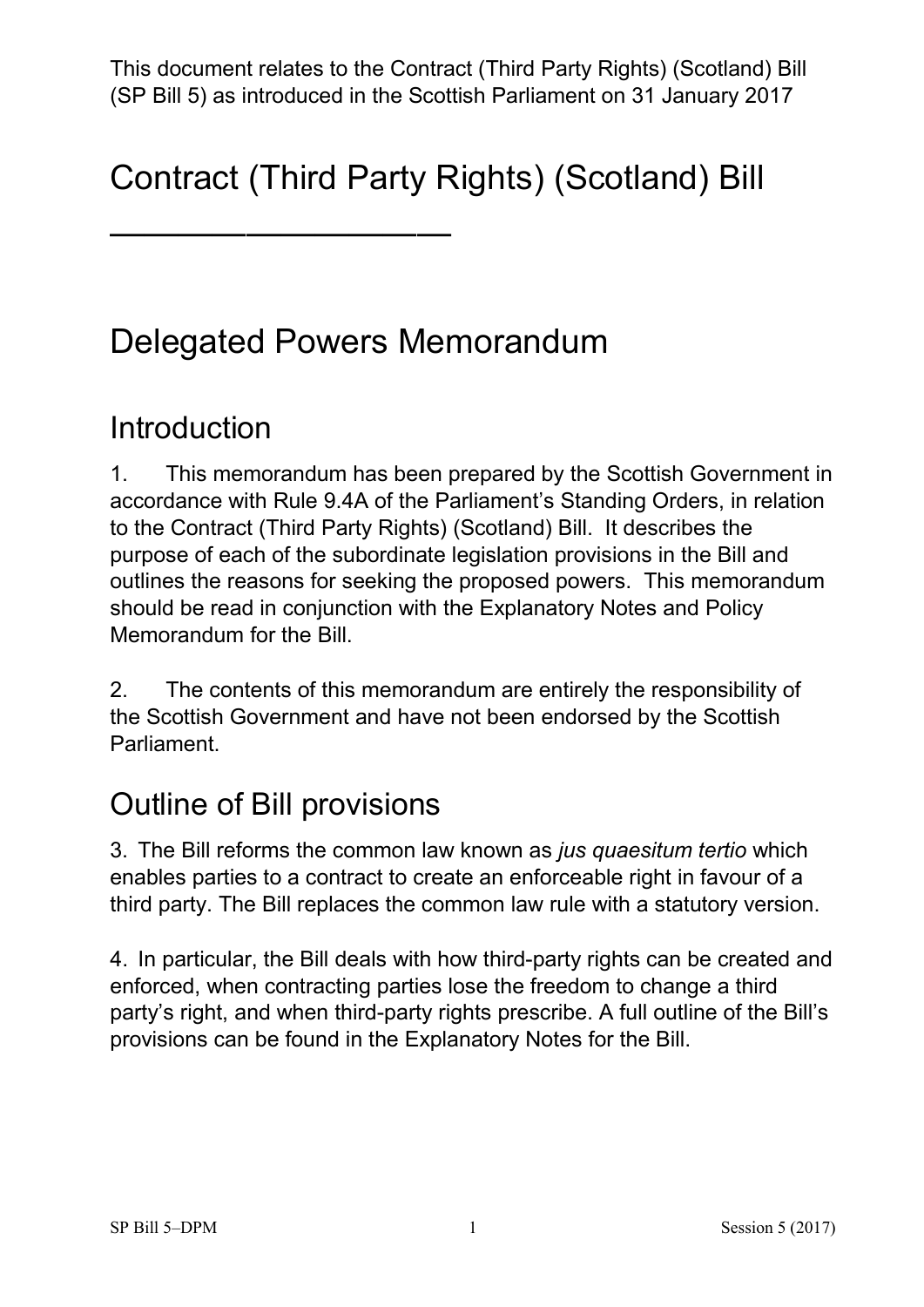(SP Bill 5) as introduced in the Scottish Parliament on 31 January 2017 This document relates to the Contract (Third Party Rights) (Scotland) Bill

### Delegated Powers

Section 14 – Commencement

Power conferred on: the Scottish Ministers

Power exercisable by: regulations made by Scottish statutory instrument

Parliamentary procedure: laid, no procedure

#### Provision

 5. Section 14(2) confers a regulation-making power on the Scottish Ministers to bring into force the majority of the provisions of the Act which will result from the Bill (if it is passed).

6. Sections 13 (application), 15 (short title) and 14 itself will come into force automatically on the day after Royal Assent

#### Reason for taking power

 implications for agreements entered into from that date; specifically, those date some time ahead of its arriving. Having the Scottish Ministers appoint the date by regulations ensures there can be that certainty. 7. The coming into force of the Bill's substantive provisions will have agreements will be capable of giving rise to third-party rights under section 1. Accordingly, it is important for there to be certainty about that

8. It is standard for the Scottish Ministers to have control over the date of commencement.

#### Choice of procedure

 9. As is now usual for commencement regulations, the default laying requirement applies (as provided for by section 30 of the Interpretation and Legislative Reform (Scotland) Act 2010). This is considered appropriate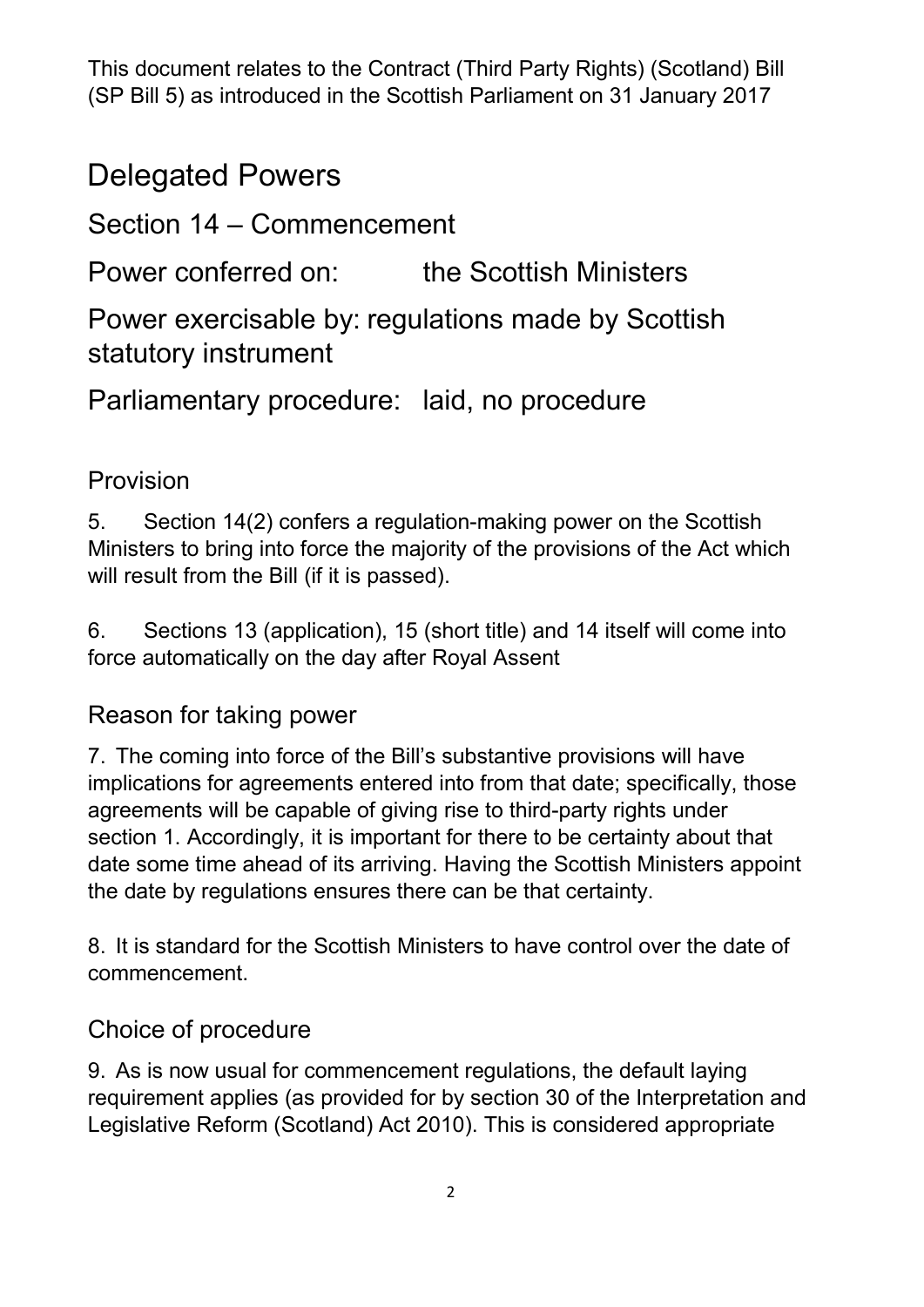(SP Bill 5) as introduced in the Scottish Parliament on 31 January 2017 This document relates to the Contract (Third Party Rights) (Scotland) Bill

 by the Parliament during the passage of the Bill. because the policy behind the provisions will have already been considered